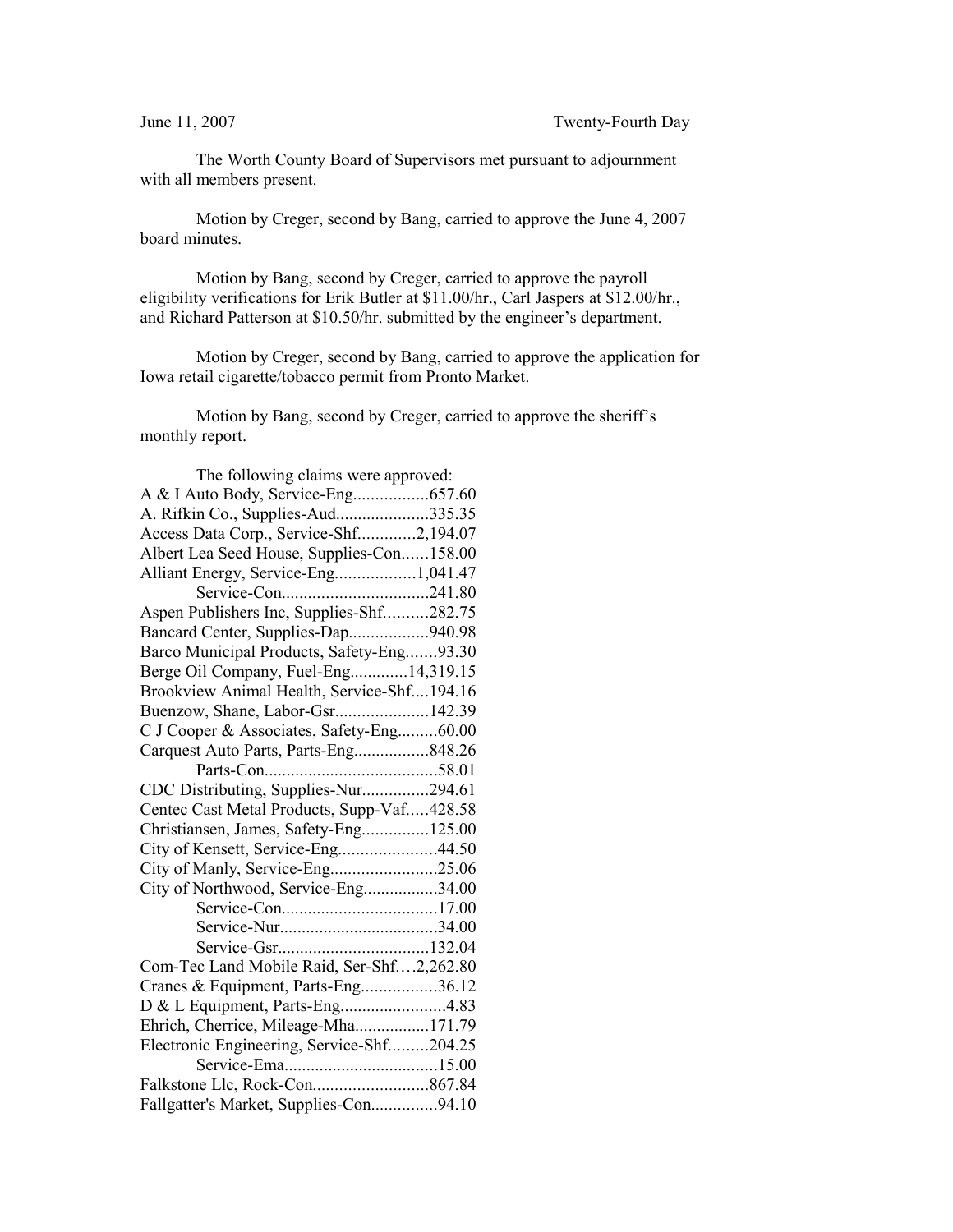| Farmchem Corp, Supplies-Con201.76           |  |
|---------------------------------------------|--|
| Ferden, Eugene, Meeting-Vaf77.84            |  |
|                                             |  |
| Fisher, Jane, Mileage-Mha91.84              |  |
| Five Star Cooperative, Supplies-Eng382.97   |  |
| Green Canopy, Service-Con135.00             |  |
| Greens Keepers Lawn, Mowing-Con1,275.00     |  |
| Greve Law Office, Copies-Att116.00          |  |
|                                             |  |
|                                             |  |
| Hackbart, Philip E., Meeting-Vaf59.84       |  |
| Heartland Power, Service-Eng26.00           |  |
| Heartland Power Coop, Service-Con72.00      |  |
| Hendrikson, Joy, Exp-Wec355.42              |  |
| Huber Supply Co, Supplies-Eng154.57         |  |
| Huftalin, Jeff, Mileage-It/Gis134.48        |  |
| IA Dept of Agriculture, Service-Daa72.54    |  |
| IA Dept of Transportation, Supp-Nur154.20   |  |
|                                             |  |
| Interstate Motor Trucks, Parts-Eng287.82    |  |
| Ios Office Solutions, Supplies-Eng65.98     |  |
| Iowa Prison Industries, Supplies-Con802.00  |  |
|                                             |  |
| Jensen, Bobbie, Mileage-Mha93.79            |  |
| L R Falk Const Co, Rock-Eng1,280.87         |  |
| Lake Mills Lumber Co, Supplies-Eng19.50     |  |
| Lawson Products Inc, Parts-Con359.52        |  |
|                                             |  |
| Liberty Square, Service-Mha3,016.92         |  |
|                                             |  |
| Manly Junction Signal, Service-Nur40.00     |  |
|                                             |  |
| Marshall & Swift Inc, Service-Shf463.11     |  |
|                                             |  |
| Martin Marietta Aggregat, Rock-Con3,235.47  |  |
| Mason City Business System, Serv-Trs15.37   |  |
| Matt Parrott & Sons Co, Supplies-Dap161.98  |  |
| May, Dennis, Mileage-Sup73.80               |  |
| Mechem, Elsie L, Mileage-Mha221.81          |  |
|                                             |  |
|                                             |  |
| Medline Industries Inc., Supplies-Nur401.09 |  |
| Mercy Medical Center, Service-Chm43.00      |  |
| Mercy Medical Center, Service-Mha1,350.00   |  |
| Meyer, Russell, Safety-Eng99.98             |  |
| Midland Equipment, Parts-Eng71.35           |  |
| Midwest Wireless, Service-Eng41.64          |  |
|                                             |  |
|                                             |  |
| Service-Mha121.55                           |  |
|                                             |  |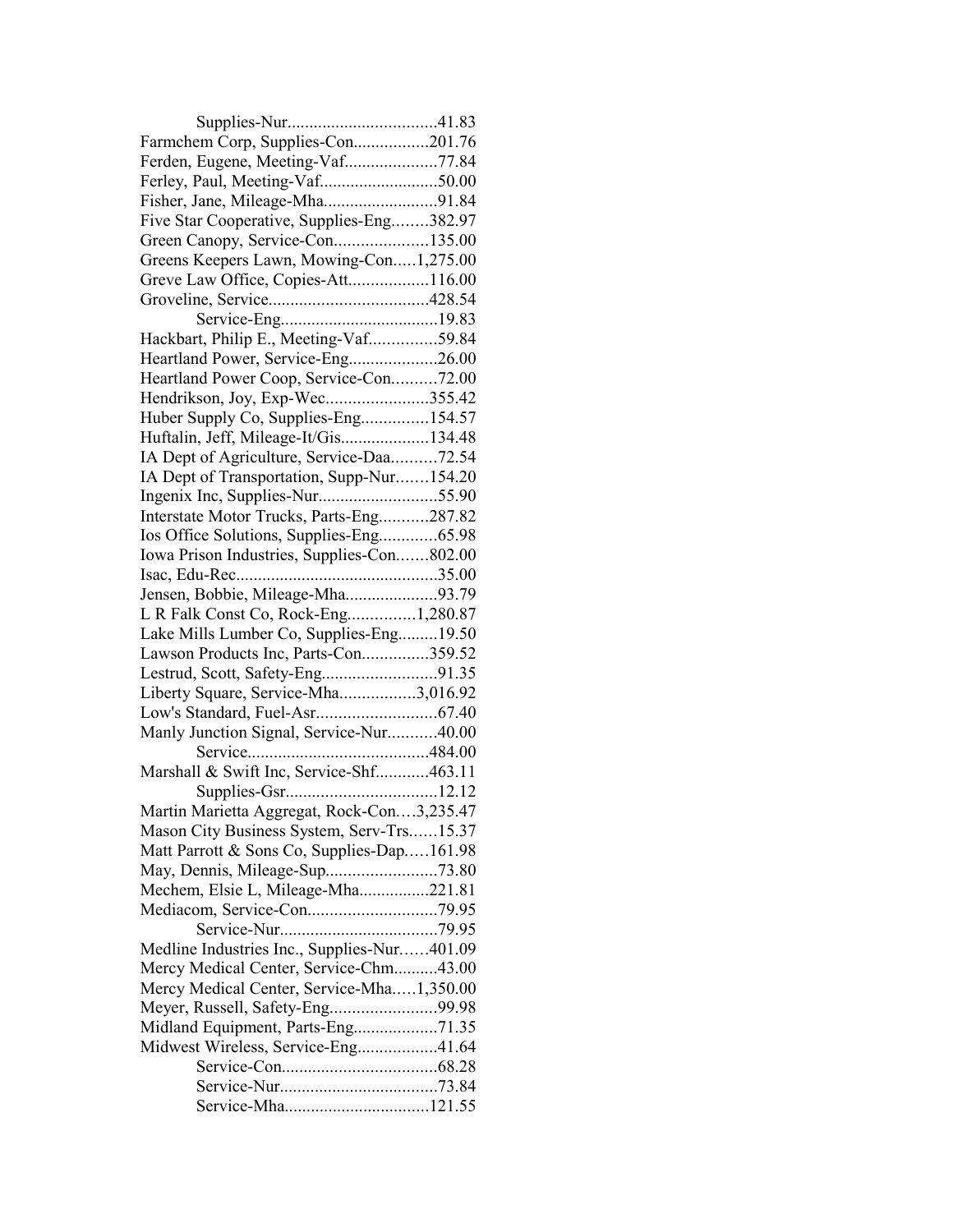| Mireles, Jessie, Mileage-Mha389.91           |  |
|----------------------------------------------|--|
| Mireles, Sandra, Mileage-Mha480.52           |  |
| Mitchell Co Care, Service-Mha1,395.00        |  |
| Napa Auto Parts, Parts-Eng23.98              |  |
| Next Generation Technolo, Serv-Mha580.75     |  |
|                                              |  |
| North Central Dist of IA, Dues-Asr250.00     |  |
| North Central IA Narcotics, Serv-Shf2,258.50 |  |
| Northwood Anchor, Service-Nur2,500.00        |  |
|                                              |  |
|                                              |  |
| Northwood Equip Inc, Parts-Eng157.23         |  |
|                                              |  |
| Northwood Lumber Co, Supplies-Con113.20      |  |
| Northwood Sanitation, Service-Gsr145.00      |  |
| Northwood Short Stop, Grant-Nur25.67         |  |
| Northwood True Value, Supplies-Con234.01     |  |
| Northwood Welding, Supplies-Eng45.54         |  |
|                                              |  |
| Oakland, Ricky, Safety-Eng14.17              |  |
| Osage Municipal Utilities, Serv-Ema64.07     |  |
| Outdoor Recreation Prod, Suppl-Con109.20     |  |
| Printing Services Inc, Supplies-Dap115.89    |  |
| Progressive Ag Coop, Supplies-Con246.96      |  |
| Pronto Market, Exp-Vaf35.00                  |  |
|                                              |  |
| Ram Systems, Service-Nur480.00               |  |
| Randall Transit Mix, Supplies-Gsr23.60       |  |
| Singelstad's Hardware, Supplies-Eng13.99     |  |
| Tractor Supply, Parts-Eng329.00              |  |
| Truck Specialties, Supplies-Con24.99         |  |
| Tyler Technologies, Service-Dap3,849.12      |  |
|                                              |  |
| U S Postal Service, Postage-Asr500.00        |  |
|                                              |  |
|                                              |  |
|                                              |  |
| Von Bokern Associates, Serv-Ndp2,500.00      |  |
| Waste Management, Service-San4,729.78        |  |
| Williams & Associates, Service-Mha235.00     |  |
| Winnebago Co Auditor, Reimb-Mha10,325.04     |  |
| Reimbursement-Mha6,958.07                    |  |
| Winnebago Co Sheriff, Service-Juv45.26       |  |
| Worth County P H, Exp-Nur69.06               |  |
| Worth County Secondary, Fuel-Con665.09       |  |
|                                              |  |
| Worth County Self Fund, Ins-Eng870.00        |  |
|                                              |  |
| Worth Joining Generation, Grant-Nur1,561.01  |  |
| Xerox Corporation, Service-Dap196.89         |  |
|                                              |  |
|                                              |  |